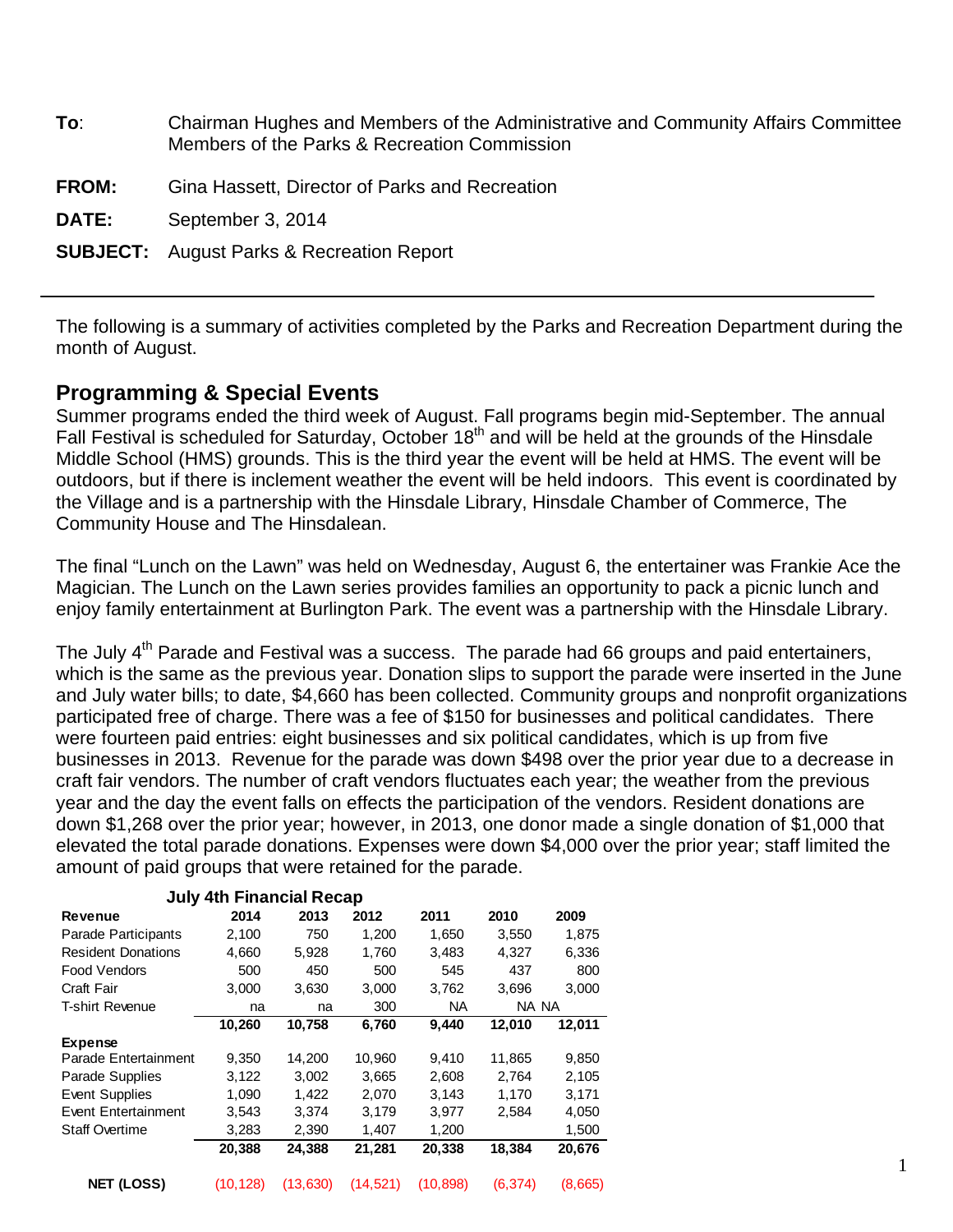For the first time in many years, registration for the tennis program was taken through the Parks and Recreation office. Participation has been strong; staff will provide a comparison over the prior year's revenue at the October meeting.

Programs and events are being developed for the Winter/Spring brochure. The brochure will go out for design in October and be delivered to residents the week of December 15<sup>th</sup>.

## **Field Updates**

The wet weather allowed for the fields at Brook, Burns and Veeck Park to be rolled by Molitor Athletics. The rolling helps to level uneven areas of the playing field. This will benefit the turf area that is heavily used for football and soccer.

During athletic play, parks that are active are being mowed twice per week to allow for good playing conditions. Due to frequent rain events, some fields could be mowed three times per week. At this time, only two mows per week have been authorized, but staff continues to monitor field conditions.

Fall athletic field usage started the week of August 25th. Falcon Football organization utilizes Village fields for practice and games. Public Service crews have set and lined football fields at Robbins and Veeck Park and Oak School. The game day field at Brook is striped by Falcon Football. Crews have been working at Brook Park to take down trees that have been affected by Dutch Elm disease; the dead trees were in close proximity to the spectator area. The parking lots and foot path will be resurfaced in the coming weeks; once the resurfacing is complete, staff will coordinate the installation of a trash enclosure at the north parking lot. Letters were sent to the residents that reside around Brook Park to inform them of the Falcons' schedule. Parking near Brook Park can be congested on game days; the Hinsdale Police have been notified so the area can be monitored.

The newly graded lacrosse field at KLM is being utilized this fall. Crews are monitoring the field for areas that have settled; the areas that have settled have small pot holes which will be filled with soil. Areas of the field have large amounts of weeds, to thicken the turf the field was over seeded with an athletic field mix. The lacrosse fields at KLM are utilized by the recreational program offered by the Village along with the travel girls Wind and Lakeshore lacrosse travel programs.

Soccer fields have been striped at parks throughout the Village. AYSO Region 210 utilizes all soccer fields in the Village Monday through Friday from 4:00 pm to 7:00 pm and on Saturdays from 8:00 am to 1:00 pm. Travel programs utilize the evenings and weekends at Veeck Field.

## **Park Maintenance**

Due to the continued wet conditions, weeds in the parks are growing quickly. The mowing of the parks is managed by a third party, but the maintenance of the playground area, plant beds, parking lot islands and building areas is managed by Village staff. Crews have not been able to keep up with the weed control, leaving the areas unsightly. Park areas are not sprayed for weed control due the Integrated Pest Management Program (IPM) adopted by the Village, as well as a lack of staff resources. In 2009, the management of downtown flower bed design and maintenance was brought in- house, and the work load has impacted the time left for park maintenance. Staff is reviewing ways to mitigate the issues.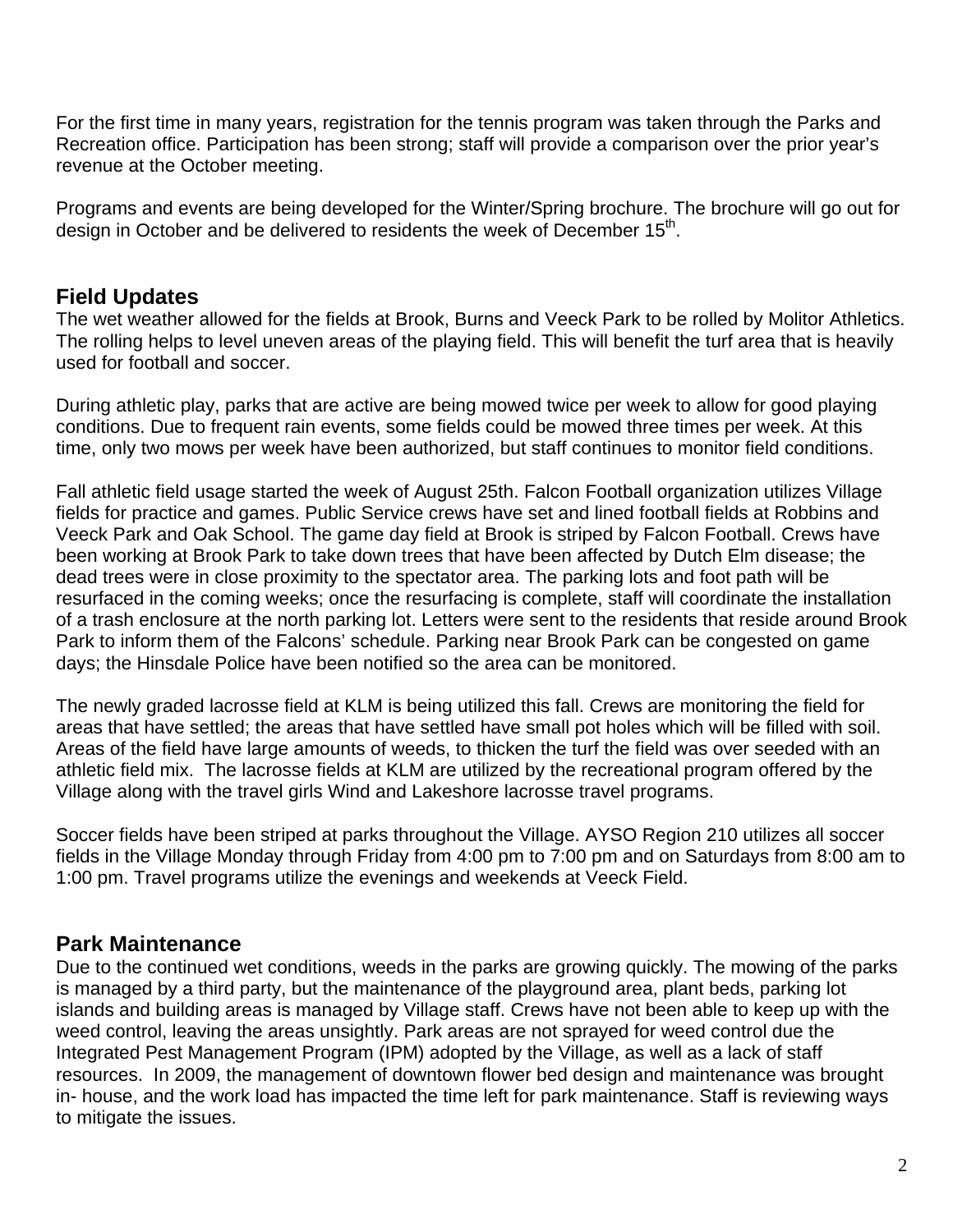Tamelings Grading of Willowbrook was hired to reconstruct the berm at Katherine Legge Memorial Park; construction was completed on July 18<sup>th</sup>. The berm was heavily seeded and the turf has become established. Staff monitored the area during the recent rain events, and the berm successfully held back the water from the homes along Laurie Lane. The incremental cost to increase the height of the berm is \$12,817 which is being split with the Village of Burr Ridge. Drain tile was added to the scope of work which will wick the water away from the tree line. The additional cost to add the drain pipe was \$1,250 which will also be split with Burr Ridge. Payment for both items has been received from the Village of Burr Ridge.

At the August Village Board meeting, funds were allocated to repair the sidewalks at Burns Field and KLM Park. The work will be completed this month in conjunction with the Village's 50/50 sidewalk program. During the inspection of the Burns Field sidewalks, Public Services and Engineering staff found that the quantity of sidewalk slabs that are in poor condition and need to be replaced field is 4,300 sq. ft., which totals \$25,500. The area around Burns Field is heavily traveled by students walking to Monroe School. No repairs have been made to the sidewalks at Burns Field in over 10 years. The sidewalk areas at KLM are in better condition than the areas at Burns Field. As a result staff recommended reallocating a portion of the funds for KLM sidewalk repairs to make the necessary repairs at Burns Field. The remaining funds will repair 758 sq. ft. of sidewalks at KLM Park for a total of \$30,000.

The Veeck Park multi-use path bid was sent to contractors in June; the capital budget includes \$16,000 for the project. Only one bid was received, in the amount of \$52,000 (\$36,000 over budget). Staff has been in contact with multiple vendors regarding the project to see if the scope of work can be adjusted to reduce the cost. Comments received from contractors are that the cost of the project is elevated due to mobilization and restoration. The turf at the north end of the park was restored when the spoils from the storm water project were hauled off. The area surrounding the path would be disturbed by the installation of a path, escalating the price. If the project would have been completed when the park was restored in 2012, the cost to install the path would have been greatly reduced; however the funds for the path were reallocated to the removal of the spoils. Staff has contacted several contractors to review the scope of the project; if the path is kept at grade, the price point remains above budget at \$28,000. Engineering and Parks staff continue to evaluate alternatives to see if the scope of the project can be modified.

Staff received comments that the Burns Field tennis courts are slippery and that they need resurfacing. To address these concerns, the courts will be power washed to remove the tree sap and dirt build up. Hinsdale Central uses the courts for their athletic programs so they have agreed to share the cost to power wash the courts. The capital budget does not have funds allocated to resurface the courts. If the power washing does not correct the problem, consideration will be given to adding the project to the Five-year Capital Improvement Plan. Staff has informed the Athletic Director that the Village would like the District to share costs if resurfacing is needed.

#### **Peirce Park Playground**

Design Perspectives Inc. was retained to design and supervise the construction of the Peirce Park playground project. Design Perspectives invited three playground vendors to each submit two designs for playground equipment. At the July 29<sup>th</sup> Parks and Recreation Commission meeting, residents that live near the park were invited to review the site plan designed by Design Perspectives as well as and the six different playground equipment designs from the three playground equipment vendors. The five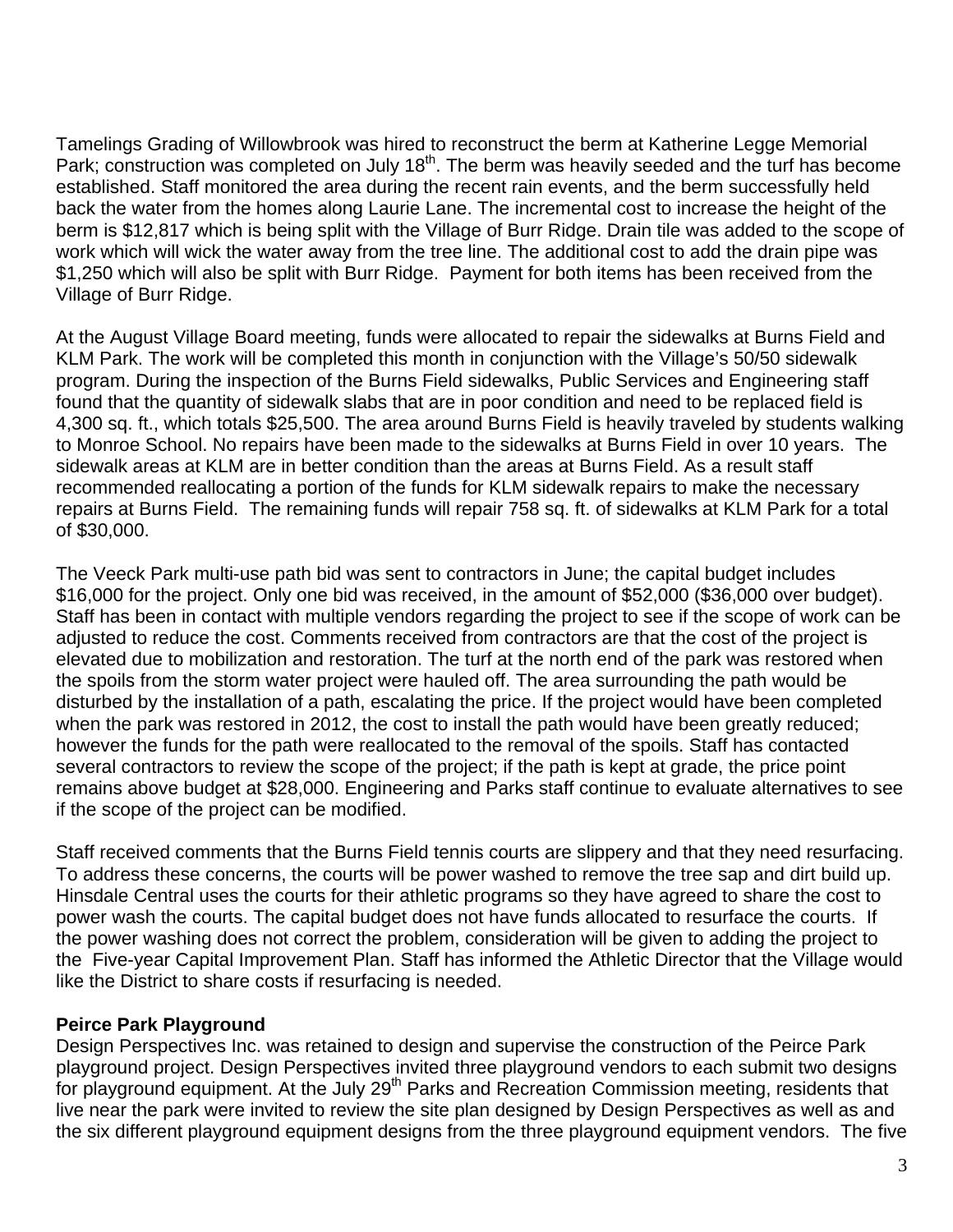residents attending the meeting reviewed the site plan and requested that the existing park shelter be demolished as the shelter is outdated, dark, and obstructs the line of sight views that parents use for supervising the children utilizing the park. The residents also asked that the sidewalk that was proposed in the site plan to connect the play areas be removed.

Before the project was sent out to bid, the site plan was revised to incorporate the discussion at the Parks and Recreation Commission meeting, changes included the demolition of the existing park shelter, the removal of the sidewalks between the play areas and changing the rubber play surface below the web to mulch.

After the site plan was redesigned, Village staff completed the competitive bid process, with four contractors submitting sealed bids. The low bid was received from Kenneth Company in the amount of \$169,411; including design and project management fees the total project would be \$177,521, which is \$27,521 over budget. The project can be brought within budget by deducting the drinking fountain, color concrete and the new park shelter.

The Parks and Recreation Commission is scheduled to meet on September  $9<sup>th</sup>$ , which is prior to the Administration Community Affairs Committee meeting on September 11. At that meeting the Commission will review the project costs and to evaluate the options in order to formalize a recommendation to the ACA Committee. The most likely alternatives would be Option A, which is to modify the design so that it is within budget and Option B, which includes the addition of a new park shelter and would be \$17,731 over budget. Staff will follow up with the Administration and Community Affairs Committee after the Commission meeting to indicate the recommended course of action.

## **Arts Center**

The former Arts Center building remains vacant. There has been continued interest from a local organization. At this time, staff is waiting to secure pricing for capital projects, including the installation of a fire suppression system. If a tenant is secured the renovations will be based on the required occupancy requirements. If a lease does not materialize in the near future, staff will work to generate a proposal that will allow realtors to market the property.

The Hinsdale Chamber is occupying a portion of the Art Center while their offices are being renovated; it is anticipated that they will be renting the space through the end of October.

During the heavy rains, the basement of the Arts Center flooded with three feet of water. A remediation firm was hired to empty the basement and remove the drywall. Staff is monitoring the park to see if the recently constructed foot path contributed to the flooding. The furnace has not been restored to working order but will be prior to the cold weather.

## **Katherine Legge Memorial Lodge**

KLM Lodge revenue for the first three months of FY 2014-15 has declined by \$18,158 over the same period of the previous year, due to fewer rentals being booked on Fridays and Sundays. Due increased rentals, revenue for the months of August through October is projected to increase by \$17,259 over the same period of the prior year.

Personnel expenses have increased \$7,258 over the prior year; it was determined at the end of the FY 2013-14 that some personnel expenses had been coded to the wrong account. Since the correcting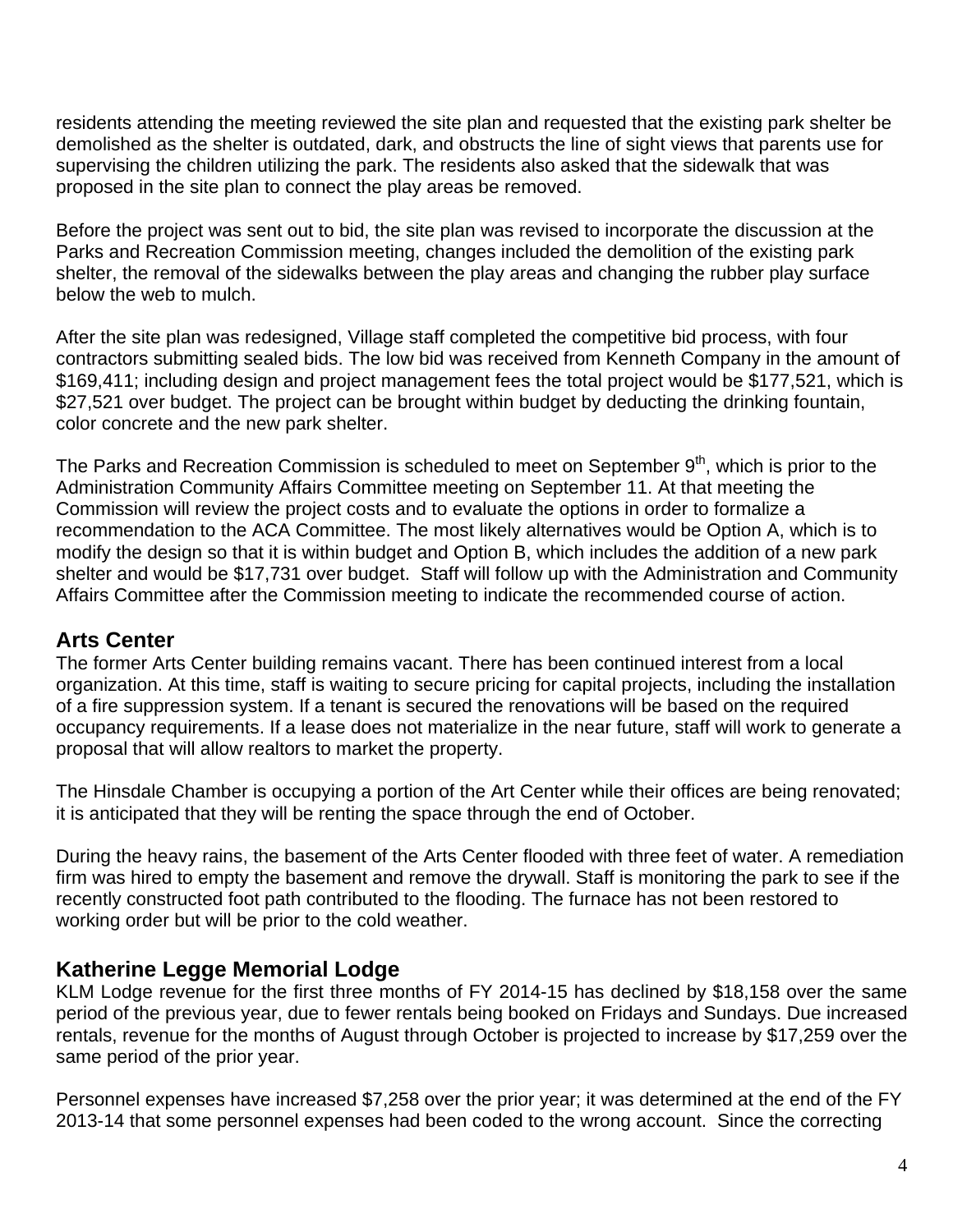journal entry was not made until the end of the previous fiscal year, this will result in showing a yearover-year variance on the current report.

Staff has prepared a memo to update the Parks and Recreation Commission on recent Lodge activities. A recommendation will be made at the Parks and Recreation Commission meeting on September 9th regarding the proposal to increase weekend rental rates.

Staff is working to book meetings and off-peak wedding dates. Recently the Lodge hosted a rental that was part of a commercial photo shoot, this is a repeat client, and we hope to have continued bookings with them.

| <b>EXPENSES</b>         | July               |                | YTD.     |                | Change<br>Over the | 2014-15<br>Annual | FY 14-15<br>%of | 2013-14<br>Annual | FY 13-14<br>%of |  |
|-------------------------|--------------------|----------------|----------|----------------|--------------------|-------------------|-----------------|-------------------|-----------------|--|
|                         | <b>Prior</b>       | <b>Current</b> | Prior    | <b>Current</b> | Prior year         | <b>Budget</b>     | budget          | <b>Budget</b>     | budget          |  |
|                         | Year               | Year           | Year     | Year           |                    |                   |                 |                   |                 |  |
|                         | \$9,357            | \$18,788       | \$33,611 | \$49,078       | \$15,467           | \$174,511         |                 | 28% \$116,813     | 29%             |  |
|                         |                    |                |          |                |                    |                   |                 |                   |                 |  |
| <b>REVENUES</b>         | <b>YTD</b><br>July |                |          |                | Change             | 2014-15           | FY 14-15        | 2013-14           | FY 13-14        |  |
|                         | Prior              | <b>Current</b> | Prior    | <b>Current</b> | Over the           | Annual            | $%$ of          | Annual            | %of             |  |
|                         | Year               | Year           | Year     | Year           | Prior year         | <b>Budget</b>     | budget          | <b>Budget</b>     | budget          |  |
| <b>KLM Lodge Rental</b> | \$18,650           | \$14,618       | \$62,262 | \$44,104       | (\$18,158)         | \$160,000         |                 | 28% \$145,000     | 43%             |  |
| Caterer's Licenses      | \$0                | \$500          | \$15,500 | \$11,500       | (\$4,000)          | \$16,800          | 68%             | \$15,000          | 103%            |  |
|                         |                    |                |          |                |                    |                   |                 |                   |                 |  |

# **COMMUNITY POOL**

The summer weather has been mild; August numbers reflect that daily attendance is up over the prior year, but not to the level of where it was two years ago. The pool closed on Monday, September 1 for the season. Staff is preparing the annual report to present at the November Parks and Recreation Commission meeting. A On-line survey were sent to pool members and to participants in the swim lesson and town team programs; results will be complied for the annual report.

During the summer there were three incidents where children under the age of 7 fell from the stairs of the three meter diving board. Staff is evaluating the incidents to ensure that all possible measures are in place to ensure that patrons are safe. These are the first incidents that staff is aware of. Staff has found that facilities with three meter boards typically have fall surfaces beneath the board, height restrictions or have removed the boards. Staff will include the review of this topic as part of the annual report.

Membership revenue is down \$16,674 over the prior year, \$8,860 is from the reduction of the Super Pass sales. Resident passes are down \$14,019 over the prior year. The amenities of the pool have not changed since it opened in 1992, which makes it difficult to retain and recruit members when area clubs are offering summer-only memberships and neighboring facilities have lower rates with newer amenities.

Guest pass revenue is up \$6,620 over the prior year. The Guest Pass was introduced in 2011 and continues to be a strong revenue stream. The pass can be purchased at the same rate of \$70 for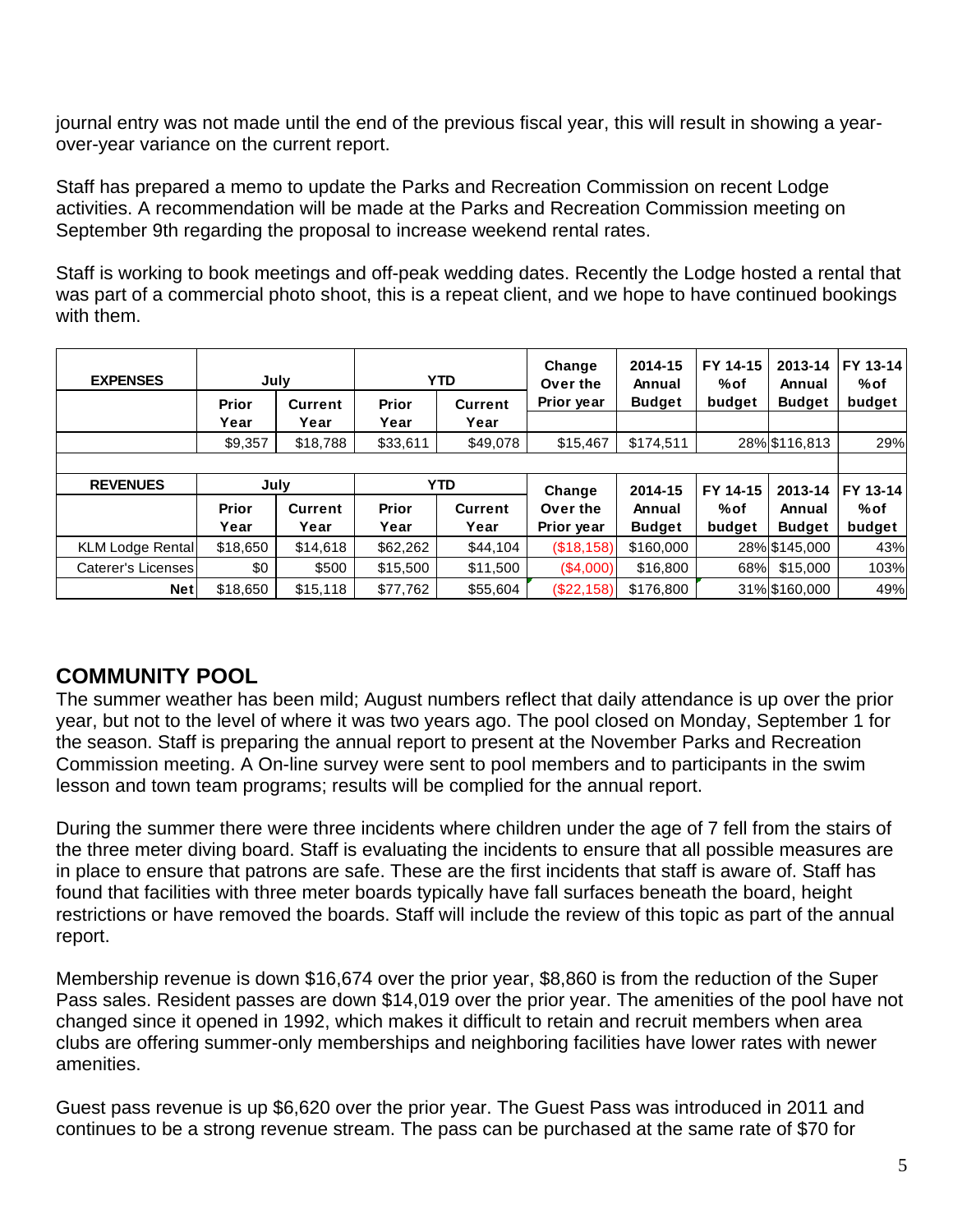residents and non-residents and is transferable, which allows it to be shared for entrance into the pool. The Guest Pass is valid for 10 daily admissions and is a savings of \$1 per visit for Residents and a significant savings of \$5 per visit for Non-Residents. Staff will evaluate Guest pass sales to see if consideration should be given to establish a Non-Resident Guest Pass rate. The Guest pass sales could be a contributing factor to the decline in pass sales.

| Feb 1- Sept 1                 | 2013 Pass Revenue<br>2013 |                |                |                |                   |                |                |           |            |
|-------------------------------|---------------------------|----------------|----------------|----------------|-------------------|----------------|----------------|-----------|------------|
|                               |                           |                |                |                | 2014 Pass Revenue |                |                |           |            |
|                               |                           |                |                |                |                   |                |                |           |            |
|                               |                           |                |                |                |                   |                |                |           | Change     |
|                               | <b>New</b>                | Renew          |                |                | <b>New</b>        | Renew          |                |           | Over the   |
| <b>Type</b>                   | <b>Passes</b>             | <b>Passes</b>  | Total          | <b>Revenue</b> | <b>Passes</b>     | <b>Passes</b>  | Total          | Revenue   | prior year |
| Nanny Pass                    | 59                        | 36             | 95             | \$5,685        | 48                | 46             | 94             | \$5,520   | $-$165$    |
| <b>Family Primary</b>         | 109                       | 306            | 415            | \$119,640      | 89                | 278            | 367            | \$107,016 | $-$12,624$ |
| <b>Family Secondary</b>       | 359                       | 1065           | 1424           | \$0            | 288               | 951            | 1239           | \$0       | \$0        |
| <b>Family Super</b>           | 13                        | 35             | 48             | \$16,320       | 0                 | 25             | 25             | \$8,375   | $-$7,945$  |
| Family Super Secondary        | 15                        | 33             | 48             | \$2,160        | 4                 | 68             | 72             | \$3,330   | \$1,170    |
| Family Super Third            | 40                        | 68             | 108            | \$1,575        | 0                 | 4              | 4              | \$30      | $-$1,545$  |
| Family Super 4+               |                           |                | 0              |                | 3                 | 6              | 9              | \$135     | \$0        |
| <b>Guest Pass Adult</b>       | 102                       | 14             | 116            | \$9,520        | 279               | 75             | 354            | \$24,360  | \$14,840   |
| <b>Guest Pass Child</b>       | 125                       | 17             | 142            | \$8,220        | 0                 | $\mathbf 0$    | 0              | \$0       | $-$8,220$  |
| <b>Invididual Pass</b>        | 11                        | 17             | 28             | \$4,095        | 6                 | 13             | 19             | \$2,945   | $-$1,150$  |
| Senior Super Pass             | $\mathbf 0$               | 2              | 2              | \$260          | 0                 | 1              | 1              | \$0       | $-$260$    |
| <b>Individual Super Pass</b>  | $\Omega$                  | $\overline{2}$ | $\overline{2}$ | \$75           | 0                 | 1              | 1              | \$0       | $-$75$     |
| Non Resident Family           | 12                        | 4              | 16             | \$7,184        | 8                 | 5              | 13             | \$6,505   | $-$679$    |
| Non Resident Family Secondary | 37                        | 15             | 52             | \$0            | 39                | 11             | 50             | \$0       | \$0        |
| Non Resident Individual       | $\mathbf{1}$              | 6              | $\overline{7}$ | \$924          | 3                 | $\overline{2}$ | 5              | \$1,065   | \$141      |
| Non Resident Senior           | 3                         | $\overline{7}$ | 10             | \$1,302        | 1                 | 6              | $\overline{7}$ | \$1,085   | $-$217$    |
| <b>Senior Pass</b>            | 3                         | 24             | 27             | \$2,080        | $\mathbf{1}$      | 23             | 24             | \$2,000   | $-$ \$80   |
|                               |                           |                |                |                |                   |                |                |           |            |
| <b>Resident Pass Total</b>    |                           |                |                | \$131,500      |                   |                |                | \$117,481 | $-$14,019$ |
| <b>Super Pass Total</b>       |                           |                |                | \$20,390       |                   |                |                | \$11,870  | $-$8,520$  |
| <b>Non resident Total</b>     |                           |                |                | \$9,410        |                   |                |                | \$8,655   | $-$755$    |
| <b>Guest Pass Total</b>       |                           |                |                | \$17,740       |                   |                |                | \$24,360  | \$6,620    |
| Total                         |                           |                |                | \$179,040      |                   |                |                | \$162,366 | $-$16,674$ |

Daily revenue is up \$14,932 over the same period of the prior year. The increase is likely a result of warmer weather and better enforcement at the front desk. Last year it was brought to staff's attention that guests were sneaking in the front entrance to avoid paying the daily fee. This year, a mature cashier manager was hired, and staff greeted and enforced the daily fees.

| <b>Daily Fee Revenue</b><br>as of 7/21/2014 |          |          |             |  |  |  |  |  |  |
|---------------------------------------------|----------|----------|-------------|--|--|--|--|--|--|
|                                             |          |          | Change      |  |  |  |  |  |  |
|                                             | 2013     | 2014     | over prior  |  |  |  |  |  |  |
| May                                         | \$645    | \$3,852  | \$3,207     |  |  |  |  |  |  |
| June                                        | \$10,422 | \$15,229 | \$4.807     |  |  |  |  |  |  |
| July                                        | \$9.946  | \$13,956 | \$4,010     |  |  |  |  |  |  |
| <b>August</b>                               | \$7,454  | \$10,318 | \$2,864     |  |  |  |  |  |  |
| Sept                                        | \$564    | \$608    | \$44        |  |  |  |  |  |  |
| Total                                       | \$29,031 | \$43.963 | \$14,932.00 |  |  |  |  |  |  |

#### **Maintenance**

Staff is working with Public Services to winterize the facility for the fall. The FY 2014/15 Budget has funds allocated to make repairs to the fire suppression system. The system was installed in 1992 and is rusting from the inside out, causing the system to leak. The initial repair will be Phase 1; it will include replacement of the water main located in the ceiling and the pipes in the women's locker room.